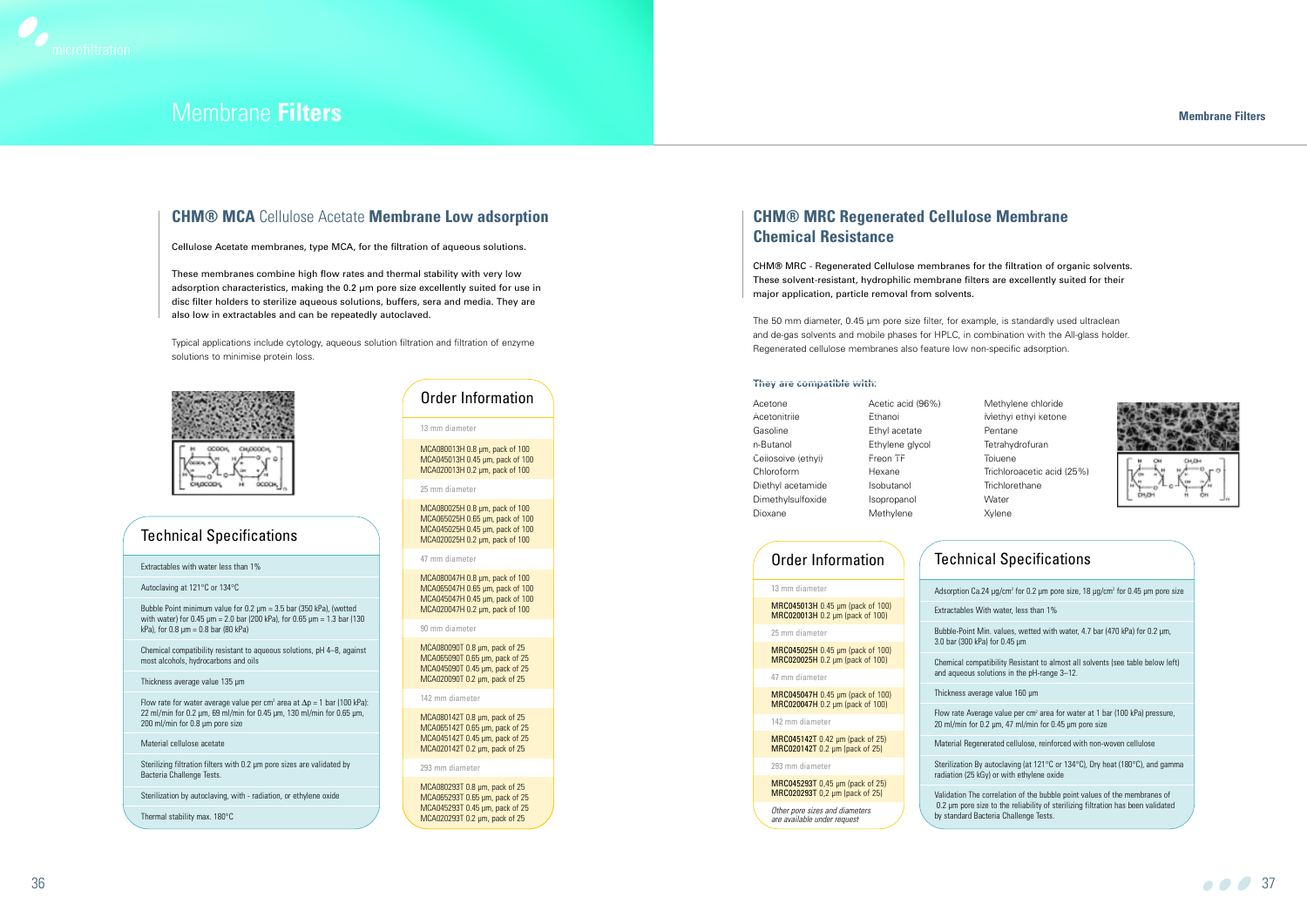Sterile, individually packed membrane filters have long become standard for routine microbiological quality control because of the user benefits they offer. They are ready-touse and save preparatory time, they avoid the possibility of contamination of remaining filters in opened packs and are TLP conform, having filter identification and lot number printed on each individual envelope.

All of the gridded membranes are made of cellulose nitrate, a material which assures excellent retention and optimum colony growth. The grid size is 3.1 x 3.1 mm. The various colours allow the selection of the type which gives the best contrast to the colonies which are to be counted.

Hydrophobic edge membranes are used mainly in the sterility testing of solutions containing antibiotics.



### **CHM® MCN Cellulose Nitrate Membrane High Adsorption**

Cellulose Nitrate membranes, type MCN, for sample pretreatment, particle testing and chemotaxis



Flow rate for water average values per cm<sup>2</sup> area at  $\Delta p = 1$  bar (100 kPa): 750 ml/min for 8 µm pore size 570 ml/min for 5 µm pore size 430 ml/min for 3 µm pore size 320 ml/min for 1.2 µm pore size 200 ml/min for 0.8 µm pore size 130 ml/min for 0.65 µm pore size 69 ml/min for 0.45 µm pore size

#### **Membrane Filters**

| 17 mm diameter |  |  |  |
|----------------|--|--|--|
|                |  |  |  |



### Technical Specifications

Extractables with water less than 1%

Sterilization by autoclaving, at 121°C

MCN800047H-S 8 µm MCN300047H-S 3 um MCN120047H-S 1.2 um MCN080047H-S 0.8 pm MCN065047H-S 0.65 µm MCN045047H-S 0.45 μ m



Bubble Point wetted with water, minimum values: 0.3 bar (30 kPa) for 8 µm pore size 0.5 bar (50 kPa) for 5 µm pore size 0.6 bar (60 kPa) for 3 µm pore size 1.0 bar (100 kPa) for 1.2 µm pore size 1.4 bar (140 kPa) for 0.8 µm pore size 2.0 bar (200 kPa) for 0.65 µm pore size 2.5 bar (250 kPa) for 0.45 µm pore size

Chemical compatibility resistant to aqueous solutions in the pH-range 4–8, to hydrocarbons and to some solvents

Thickness between 90 µm [0.1 µm) and 140 µm (8 µm), according to pore size

Material cellulose nitrate

Sterilization by autoclaving, - radiation (25 kGy) or with ethylene oxide

Thermal stability max. 130°C

### Order Information

47 mm diameter

| 13 mm diameter                                                                                                                                                    | 25 mm diameter                                                                                                                                                                                                                         | 47 mm diameter                                                                                                                                                                                                                         |  |  |
|-------------------------------------------------------------------------------------------------------------------------------------------------------------------|----------------------------------------------------------------------------------------------------------------------------------------------------------------------------------------------------------------------------------------|----------------------------------------------------------------------------------------------------------------------------------------------------------------------------------------------------------------------------------------|--|--|
| MCN800013H 8 µm, pack of 100<br>MCN500013H 5 µm, pack of 100<br>MCN300013H 3 µm, pack of 100<br>MCN080013H 0.8 µm, pack of 100<br>MCN045013H 0.45 µm, pack of 100 | MCN800025H 8 µm, pack of 100<br>MCN500025H 5 µm, pack of 100<br>MCN300025H 3 um, pack of 100<br>MCN120025H 1.2 µm, pack of 100<br>MCN080025H 0.8 µm, pack of 100<br>MCN065025H 0.65 µm, pack of 100<br>MCN045025H 0.45 µm, pack of 100 | MCN800047H 8 µm, pack of 100<br>MCN500047H 5 µm, pack of 100<br>MCN300047H 3 µm, pack of 100<br>MCN120047H 1.2 µm, pack of 100<br>MCN080047H 0.8 µm, pack of 100<br>MCN065047H 0.65 µm, pack of 100<br>MCN045047H 0.45 µm, pack of 100 |  |  |
| 90 mm diameter                                                                                                                                                    | 142 mm diameter                                                                                                                                                                                                                        | 293 mm diameter                                                                                                                                                                                                                        |  |  |
| MCN500090T 5 um, pack of 25<br>MCN120090T 1.2 um, pack of 25<br>MCN080090T 0.8 um, pack of 25<br>MCN045090T 0.45 µm, pack of 25                                   | MCN500142T 5 um, pack of 25<br>MCN120142T 1.2 um, pack of 25<br>MCN080142T 0.8 µm, pack of 25<br>MCN045142H 0.45 um, pack of 25                                                                                                        | MCN500293T 5 um, pack of 25<br>MCN120293T 1.2 um, pack of 25<br>MCN080293T 0.8 µm, pack of 25<br>MCN045293 0.45 um, pack of 25                                                                                                         |  |  |

### Order Information

47 mm and 50 mm filters are, in some pore sizes available, sterile, individually packed, in packs of 100.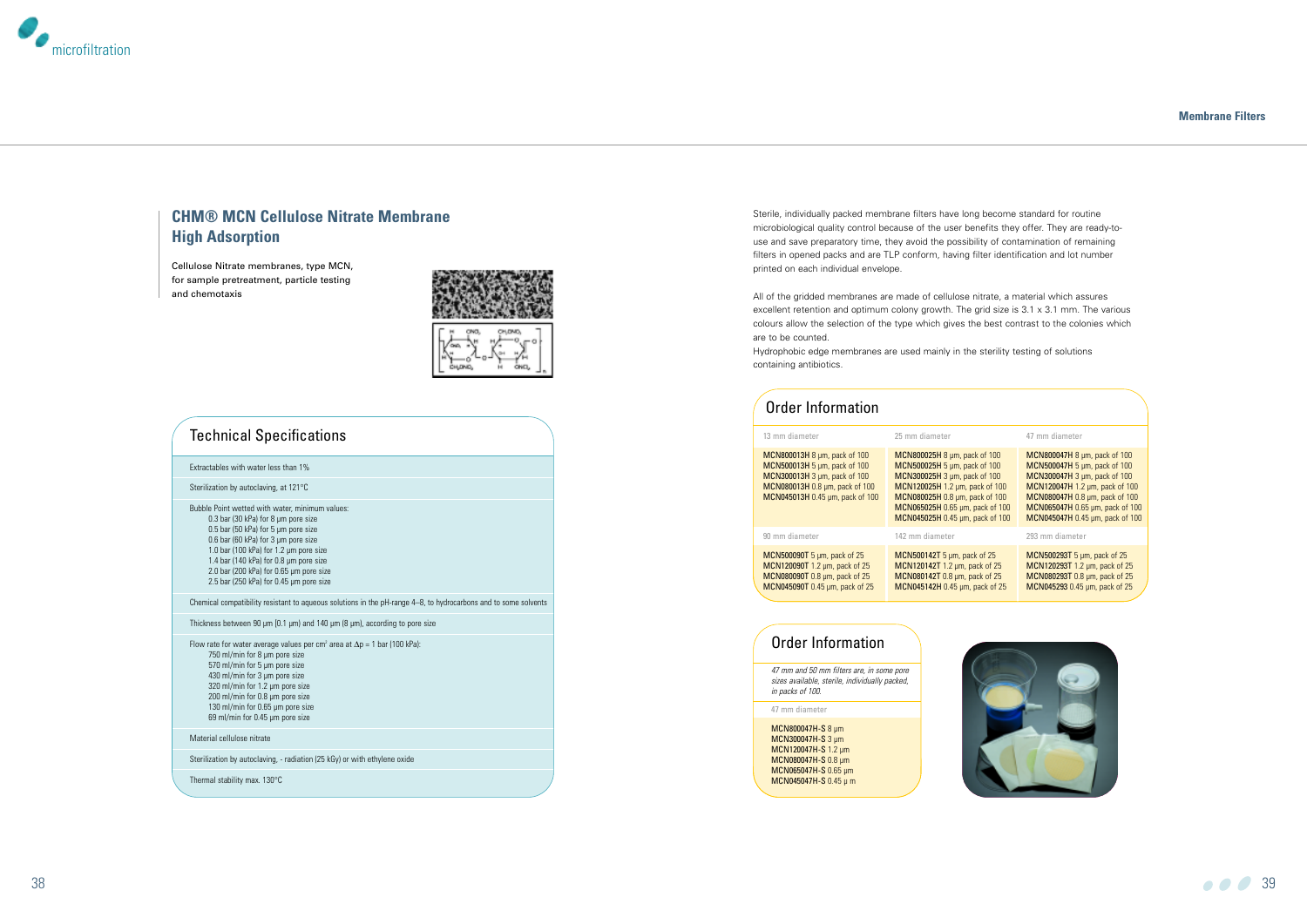

### **CHM® CN Cellulose Nitrate Gridded Membrane filters**

Cellulose Nitrate Gridded Membranes, sterile and individually packed, for colony counts Sterile, individually packed membrane filters have long become standard for routine microbiological quality control because of the user benefits they offer. They are ready-to-use and save preparatory time, they avoid the possibility of contamination of remaining filters in opened packs and are GLP conform, having filter identification and lot number printed on each individual envelope.

All of the gridded membranes are made of cellulose nitrate, a material which assures excellent retention and optimum colony growth. The grid size is 3.1 x 3.1 mm. The various colours allow the selection of the type which gives the best contrast to the colonies which are to be counted.

Hydrophobic edge membranes are used mainly in the sterility testing of solutions containing antibiotics.

#### **Membrane Filters**







| <b>Order Information</b>                                                                                                                                                                                                                     | for sterile, individually packed membrane filters                                                                                                                                            |
|----------------------------------------------------------------------------------------------------------------------------------------------------------------------------------------------------------------------------------------------|----------------------------------------------------------------------------------------------------------------------------------------------------------------------------------------------|
| 1. Type MNW, white with black grid,<br>for colony counts                                                                                                                                                                                     | 2. Type MNB, gray (black when wet)<br>with white grid, for the detection<br>of yeasts and moulds                                                                                             |
| 47 mm diameter discs:                                                                                                                                                                                                                        | 47 mm diameter discs                                                                                                                                                                         |
| a) In packs of 100<br>MNW120047H-SG 1.2 µm<br>MNW080047H-SG 0.8 µm<br>MNW065047H-SG 0.65 µm<br>MNW045047H-SG 0.45 µm<br>MNW020047H-SG 0.2 µm<br>b) In packs of 1000<br>MNW120047M-SG 1.2 µm<br>MNW080047M-SG 0.8 µm<br>MNW045047M-SG 0.45 um | a) In packs of 100<br>MNB080047H-SW 0.8 µm<br>MNB065047H-SW 0.65 µm<br>MNB045047H-SW 0.45 µm<br>b) In packs of 1000<br>MNB080047M-SW 0.8 µm<br>MNB045047M-SW 0.45 µm<br>50 mm diameter discs |
| 50 mm diameter discs                                                                                                                                                                                                                         | a) In packs of 100                                                                                                                                                                           |
| a) In packs of 100<br>MNW080050H-SG 0.8 µm<br>MNW065050H-SG 0.65 µm<br>MNW045050H-SG 0.45 µm<br>MNW020050H-SG 0.2 ≤µm<br>b) In packs of 1000<br>MNW045050M-SG 0.45 µm                                                                        | <b>MNB080050H-SW 0.8 µm</b><br>MNB065050H-SW 0.65 µm<br>MNB045050H-SW 0.45 µm<br>b) In packs of 1000<br>MNB065050M-SW 0.65 µm<br>MNB045050M-SW 0.45 µm                                       |

| Order Information for sterile, individually packed membrane filters                             |  |  |  |  |  |  |
|-------------------------------------------------------------------------------------------------|--|--|--|--|--|--|
| 3. Type MNG, green with dark green grid, for colony counts                                      |  |  |  |  |  |  |
| 50 mm diameter discs                                                                            |  |  |  |  |  |  |
| <b>MNG045050H-SV 0.45 µm (pack of 100)</b><br>MNG045050M-SV 0.45 µm (pack of 1000)              |  |  |  |  |  |  |
| 4. Type MNW, white with green grid, for E. coli and coliforms                                   |  |  |  |  |  |  |
| 50 mm diameter discs                                                                            |  |  |  |  |  |  |
| a) In packs of 100:<br>MNW045050H-SV 0.45 um<br>b) In packs of 1000:<br>MNW045050M-SV 0.45 um   |  |  |  |  |  |  |
| 5. Type MNW, white with black grid and pink-coloured hydrophobic edge,<br>for sterility testing |  |  |  |  |  |  |
| 47 mm diameter discs, in packs of 100<br>50 mm diameter discs in packs of 100                   |  |  |  |  |  |  |
| MNW045050H-SGP3 0.45 µm<br>MNW020050H-SGP3 0.2 µm                                               |  |  |  |  |  |  |
|                                                                                                 |  |  |  |  |  |  |

With 3 mm hydrophobic edge (also available with 6mm hydrophobic edge)

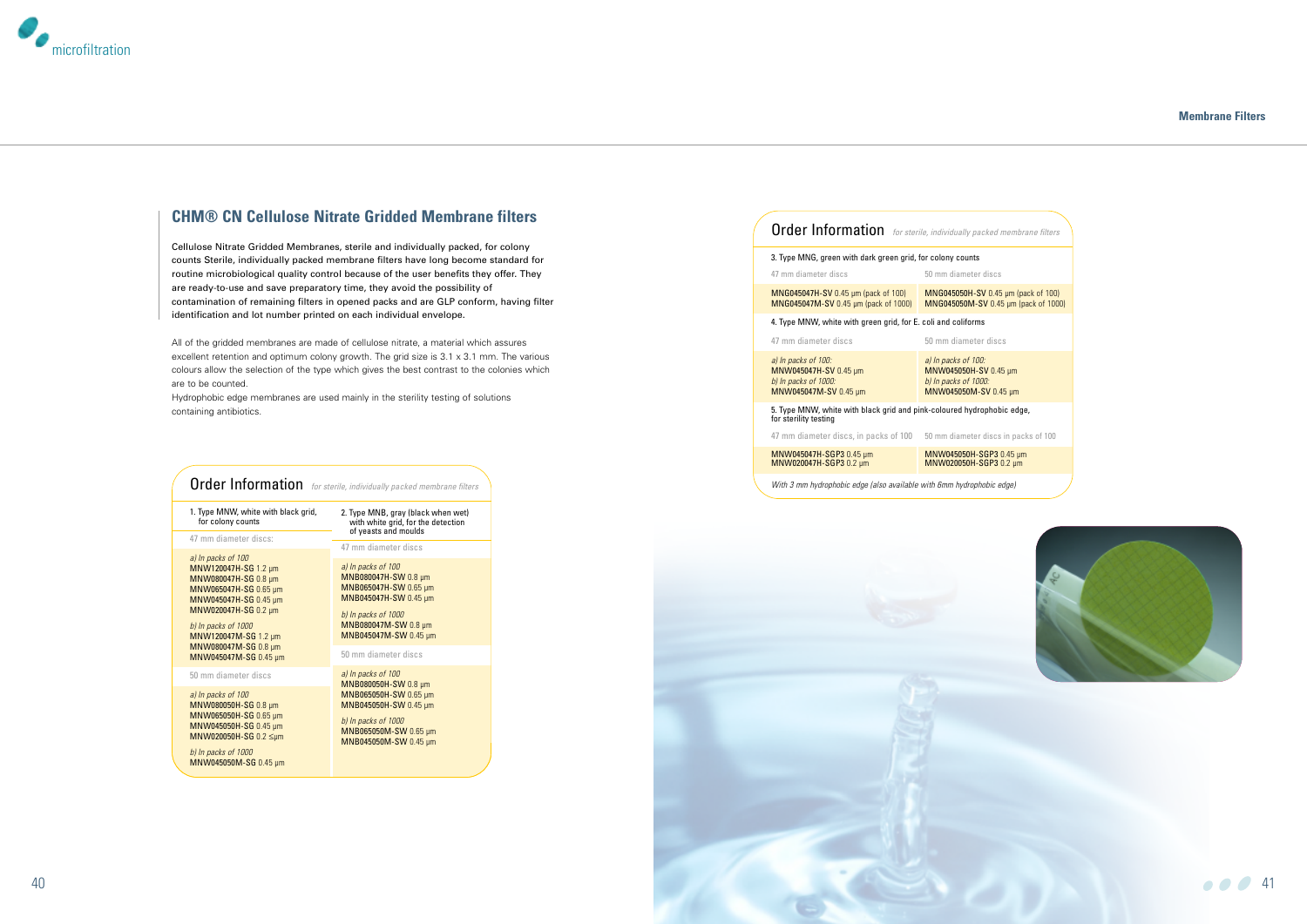

### **CHM® MPC Polycarbonate Membrane filters**

CHM®MPC Polycarbonate Membranes are manufactured from high grade polycarbonate film using track-etch technology. They retain particles on their surfaces. Their capillary pore structure is uniform and precise, with a narrow pore size distribution.

Track-etch membranes are an excellent choice for accurate fractionation of particulates because of their precise pore size. In addition, their smooth, flat surface results in high particulate visibility.

Track-etch technology offers the user distinct performance advantages when excellent surface capture and high

| Low extractables                                                                                  |
|---------------------------------------------------------------------------------------------------|
| Autoclaving, at 121°C                                                                             |
| Thermal stability max. temperature 140°C                                                          |
| Bubble Point minimum value for 0.2 $\mu$ m = 4.8 bar, (wetted with water) for 0.4 $\mu$ m 2.5 bar |
| Chemical compatibility see table                                                                  |
| Thickness $6 - 11 \mu m$                                                                          |
| Flow rate for water 20 ml/min/cm <sup>2</sup> for 0.2 µm, 70 ml/min/cm <sup>2</sup> for 0.4 µm    |
| Porosity $<$ 15 %                                                                                 |
| Material polycarbonate                                                                            |

sample visibility are required. Applications: Particulate analysis, epifluorescence microscopy, fluid clarification, cytology, cell biology, bioassays, water microbiology, environmental analysis.



#### **Membrane Filters**



### Technical Specifications

MPC100047H 1.0 µm, pack of 100, diameter 47 mm MPC080047H 0.8 um, pack of 100, diameter 47 mm MPC060047H 0.6 µm, pack of 100, diameter 47 mm MPC045047H 0.45 µm, pack of 100, diameter 47 mm MPC040047H 0.4 µm, pack of 100, diameter 47 mm MPC020047H 0.2 µm, pack of 100, diameter 47 mm MPC010047H 0.1 µm, pack of 100, diameter 47 mm

- 
- Sterilization by autoclaving



### Order Information

Other pore sizes (3 µm, 5 µm, 8 µm) and diameters are available under request

#### 25 mm diameter

MPC100025H 1.0 µm, pack of 100, diameter 25 mm MPC080025H 0.8 µm, pack of 100, diameter 25 mm MPC060025H 0.6 µm, pack of 100, diameter 25 mm MPC045025H 0.45 µm, pack of 100, diameter 25 mm MPC040025H 0.4 µm, pack of 100, diameter 25 mm MPC020025H 0.2 µm, pack of 100, diameter 25 mm MPC010025H 0.1 µm, pack of 100, diameter 25 mm

#### 47 mm diameter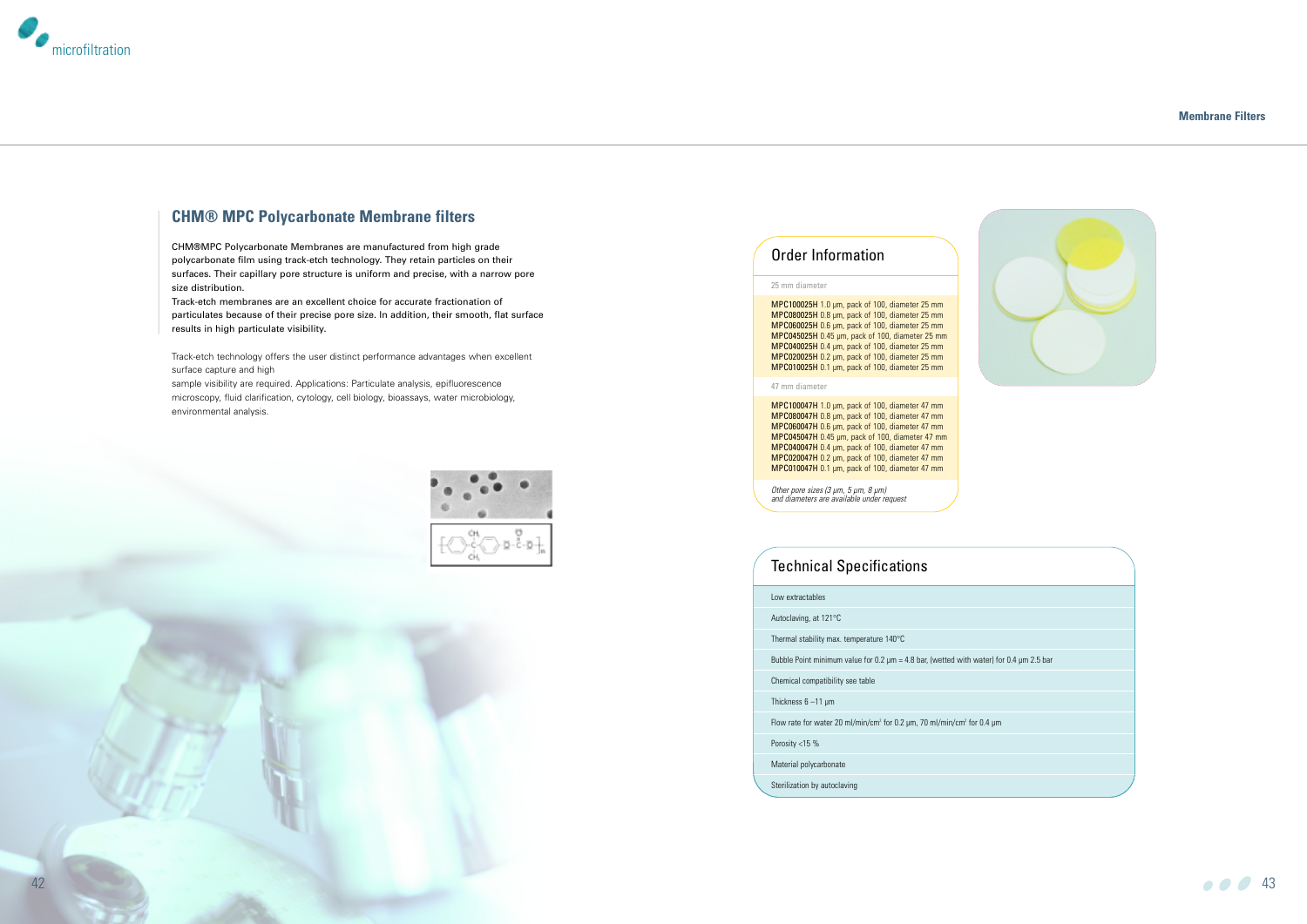### **CHM® MNY Nylon Membrane filters**

#### Nylon membranes, type CHM®MNY.

These solvent-resistant, hydrophilic membrane filters are excellently suited for their major application, particle removal from solvents. CHM® nylon membrane filters are membranes of hydrophilic nature, chemically resistant to most bases, making them particularly indicated for clarification and sterilization of alkaline solutions.

This type of membranes is compatible with most aqueous samples and some organic solvents, being a good alternative for clarification of the mobile phases for HPLC.

These membranes have high non-specific adsorption, which makes them very useful in blotting techniques, mainly for transfer and immobilization of nucleic acids. They are not recommended for use sterilizing cellular solutions, for which application it is advisable to use the CHM®MCA cellulose acetate membranes.



### **CHM® MTF PTFE Membrane - Hydrophobic**

#### CHM® MTF - PTFE membranes.

The main application of this membrane filter type is air/gas filtration. They are made purely of PTFE (polytetrafluoroethylene), and are therefore permanently hydrophobic. Unlike other (hydrophilic) filter types, they are not wetted by air humidity, allowing unhindered passage of air at low differential pressures.

PTFE membrane filters have an excellent chemical compatibility, so they are also used for the filtration of aggressive chemicals, and acids, to which other filter types are not resistant. Due to their hydrophobic characteristics, they must be pre-wetted with ethanol or methanol before the filtration of aqueous media.



#### **Membrane Filters**



Adsorption 8 µq/cm<sup>2</sup> for gamma-globulin (0.2 µm pore size)

Flow rate for air average values per  $cm<sup>2</sup>$ area at  $\Delta p = 0.05$  bar (5 kPa): 0.2 l/min for 0.2 µm, 0.3 l/min for 0.45 µm, 1.6 l/min for 1.2 µm and 4 l/min for 5 µm pore size

Sterilization capacity filters with 0.2  $\mu$ m pore size are validated with the Bacteria Challenge Test.

| 13 mm diameter                                                                                                                      | 50 mm diameter                                                                                                                      |  |  |
|-------------------------------------------------------------------------------------------------------------------------------------|-------------------------------------------------------------------------------------------------------------------------------------|--|--|
| MTF120013H 1.2 µm, pack of 100<br>MTF045013H 0.45 µm, pack of 100<br>MTF020013H 0.2 µm, pack of 100                                 | MTF500050H 5 um, pack of 100<br>MTF120050H 1.2 µm, pack of 100<br>MTF045050H 0.45 µm, pack of 100<br>MTF020050H 0.2 µm, pack of 100 |  |  |
| 25 mm diameter                                                                                                                      | 142 mm diameter                                                                                                                     |  |  |
| MTF500025H 5 um, pack of 100<br>MTF120025H 1.2 µm, pack of 100<br>MTF045025H 0.45 µm, pack of 100<br>MTF020025H 0.2 µm, pack of 100 | MTF500142T 5 µm, pack of 25<br>MTF120142T 1.2 µm, pack of 25<br>MTF045142T 0.45 µm, pack of 25<br>MTF020142T 0.2 µm, pack of 25     |  |  |
| 47 mm diameter                                                                                                                      | 293 mm diameter                                                                                                                     |  |  |
| MTF500047H 5 um, pack of 100<br>MTF120047H 1.2 µm, pack of 100                                                                      | MTF045293T 0.45 µm, pack of 25<br>MTF020293T 0.2 µm, pack of 25                                                                     |  |  |
| MTF045047H 0.45 µm, pack of 100<br>MTF020047H 0.2 µm, pack of 100                                                                   | Other pore sizes and diameters<br>are available under request                                                                       |  |  |

### **Technical Specifications**

# Order Information

#### 13 mm diameter

MNY045013H 0.45 µm, pack of 100 MNY020013H 0.2 µm, pack of 100

#### 25 mm diameter

MNY045025H 0.45 µm, pack of 100 MNY020025H 0.2 µm, pack of 100

#### 47 mm diameter

MNY045047H 0.45 µm, pack of 100 MNY020047H 0.2 µm, pack of 100

#### 90 mm diameter

MNY045090T 0.45 µm, pack of 25 MNY020090T 0.2 µm, pack of 25

142 mm diameter

MNY045142T 0.45 µm, pack of 25 MNY020142T 0.2 µm, pack of 25

#### 293 mm diameter

MNY045293T 0.45 µm, pack of 25 MNY020293T 0.2 µm, pack of 25

### Order Information

### Technical Specifications

Flow rate value for  $0.2 \mu m = 23$ ml/min, for  $0.45 \mu m$  46ml/min

Thermal stability max. temperature 140°C

Bubble Point minimum value for 0.2 µm = 3.4 bar, (wetted with water) for 0.45 µm 2.2 bar

Chemical compatibility see table

Thickness 125 µm

Material nylon

Extractables with water none detectable

Autoclaving at 121°C or 134°C

Bubble Point minimum value for  $0.2 \mu m =$ 1.2 bar (120 kPa), (wetted with isopropanol) for  $0.45 \mu m = 0.8$  bar (80 kPa). Average value for 1.2  $\mu$ m = 0.45 bar (45 kPa), for 5  $\mu$ m = 0.1 bar (10 kPa)

Chemical compatibility resistant to almost all chemicals

Thickness average values, 65 µm for 0.2 µm and 100 µm for 5 µm pore size

Material Polytetrafluoroethylene

Sterilization by autoclaving or with ethylene oxide